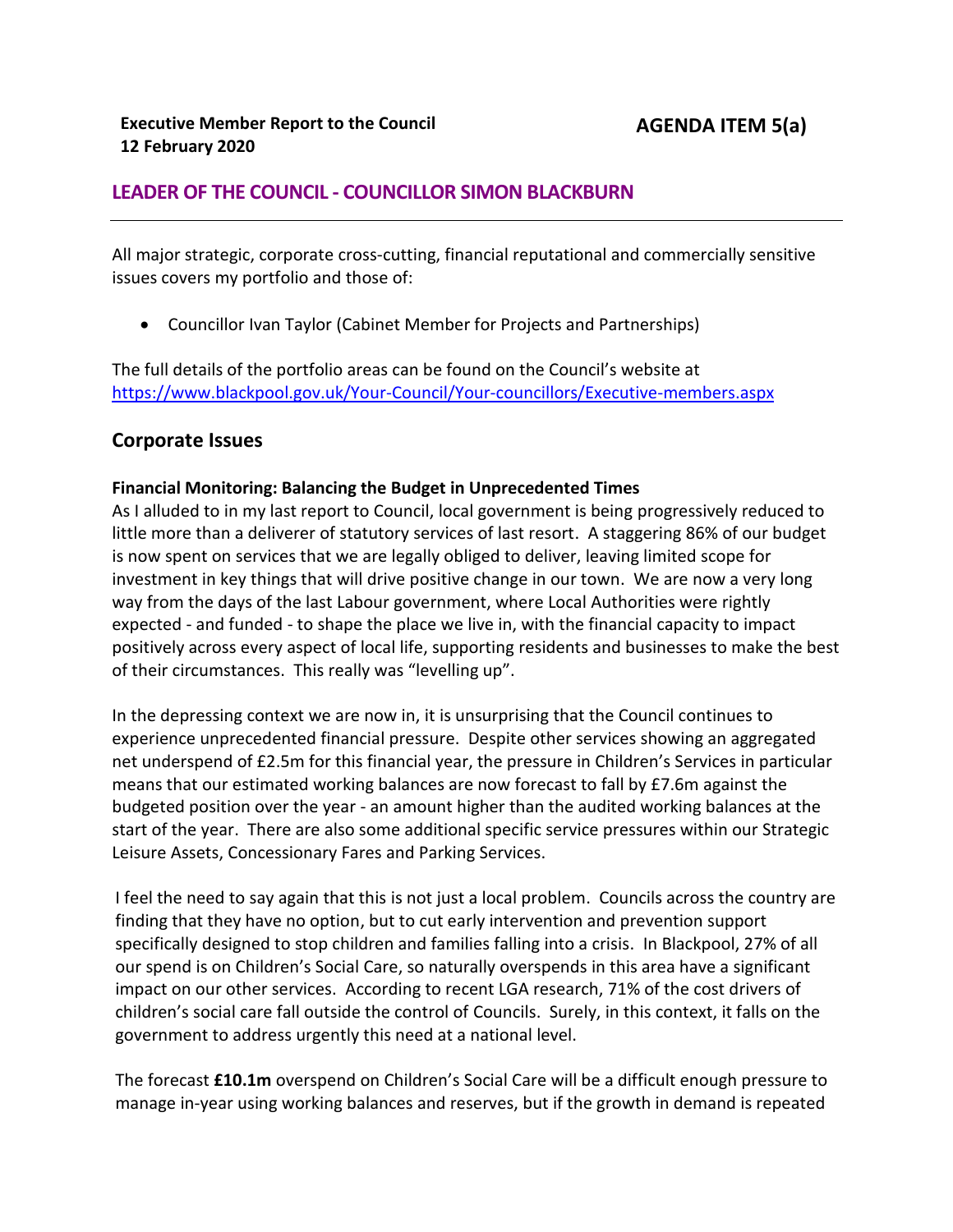and the trajectory of demand indicates that this would not be unexpected, then it will be impossible to balance our financial position without an injection of additional funding. If this forecast position became the actual outturn, it would contravene the two specific conditions in the Council's Financial Procedure Rules that excess spending does not exceed 1% (£4.5m) of the authority's total gross revenue expenditure; or have the effect of reducing the authority's Working Balances below 50% of their normal target level (£3.0m).

Officers are working tirelessly to improve the position so that a positive level of working balances can be reached. Revised service and financial plans are underway, including the review of technical accounting treatments, non-essential spend and earmarked reserves plus delays to filling non-front line vacancies. The Executive continues to monitor this closely and on 20 January received the latest month 7 financial performance report for 2019/ 2020.

It is galling that the government continues to make headline-grabbing announcements about extra funding when they know full well that it goes nowhere near meeting the real cost increases that are decimating our finances. Indeed, the additional £1bn for adult and children's social care announced before Christmas is likely to amount to around £4.4m for Blackpool in 2020/ 2021. This represents approximately 30% of the underlying in-year pressure in Blackpool's Children's Social Care, even assuming that Adult Services continues to break even and requires no call against this.

The situation facing much of local government could get even worse. Like many others, I am shocked at the LGA's analysis of the potential implications of the Government's ironically named 'Fair Funding Review'. This review could mean that Blackpool Council would lose a further £6.3m of funding for adult social care, as part of another deliberate shift of resource from deprived areas to leafy Conservative shire counties. New Conservative MPs, including Blackpool South, now represent many of the communities that would be hit by this latest assault. I have therefore written to the new Member of Parliament for Blackpool South, Scott Benton MP, explaining the severity of the situation, asking that he work with us in resisting this further attack on the residents he now represents. I await his response with interest.

#### **Council Tax and Business Rates: increased collections**

By the end of month 7, £34.4m of Council Tax (excluding precepts) had been collected, a collection rate of 60.6%. This compares to £33.2m and 60.7% at the same point in 2018/ 2019, with the extra revenue due to increases in both the Council Tax rate and base. £29.1m of Business Rates were collected over the same period, a 59.2% collection rate, which compares to £29.4m and 58.6% at the same point in 2018/ 2019. The amount to be collected has been impacted by new reliefs from 1 April 2019, which are offset by S31 grants. 629 Business Rate summonses have been issued as we continue to push collection rates.

#### **Benefits Performance**

The average number of days to process Housing Benefit and Council Tax Reduction Scheme new claims in December was 12 days whilst the average days for processing changes in circumstances was seven days.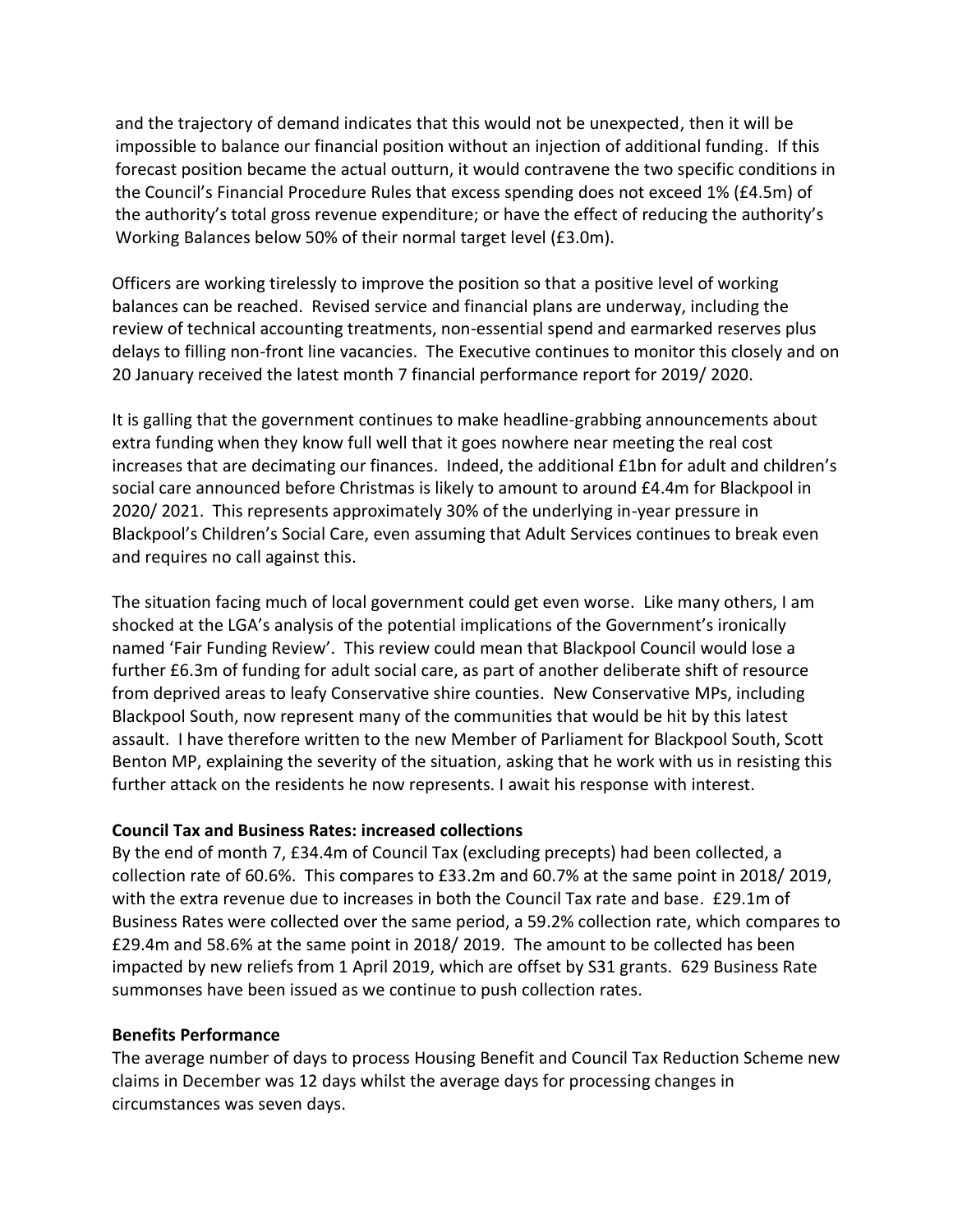# **Strategic Issues and Working with Partners**

## **Continued Progress at Blackpool Airport Enterprise Zone**

Since its creation in April 2016, the Enterprise Zone has attracted 73 new companies and enabled over 1,520 jobs for the local area and enquiry levels in existing commercial stock and available development plots remain high. Two industrial units and car parking are under construction on land at Amy Johnson Way, a total of 1,396 m<sup>2</sup> to house a local events and exhibition company. The Council has also granted planning consent for the development of a speculative 4,000 $m<sup>2</sup>$  B1/B2 unit on a site at Amy Johnson Way. Negotiations are in the final stages with a prospective occupier and subject to final agreement, we expect that a construction contract can be entered into in the spring.

A revised hybrid planning application for Phase One is on target to be submitted in Quarter 1 of 2020. Further growth on the site is limited by further infrastructure, which is being addressed through the new application, which will reflect a revised location for the eastern gateway road and changed aspirations in respect of replacement sports provision, which will satisfy recommendations from Sports England. The application will be subject to Secretary of State consideration and we would anticipate a decision before summer 2020.

Work has started on a new airport boundary fence, which precedes the start of work in the first quarter of 2020 to provide a new airport perimeter track and crash gates and to create new playing pitches and drainage. Work will begin on the grass pitches in May 2020, ready for use by the August/ September 2021 season.

In a separate project, we have recently completed a study to confirm the feasibility of delivering a specialist data centre on the Enterprise Zone. This initiative was prompted by the arrival of Aquacomms' new generation transatlantic fibre optic telecommunications cable, which provides fast, resilient internet connections with speeds less than 64 milliseconds from Blackpool to New York. With the report now complete, we are now looking at how to best maximize the potential investment opportunities arising from the arrival of the cable.

#### **Fibre Blackpool: A Full Fibre Revolution!**

I am pleased to report that a £3.1m investment to bring gigabit capable full fibre connectivity to our area means that slow, unreliable internet connections will be consigned to the past! A campaign was launched recently to support and promote Fibre Blackpool, a project run by a cooperative group from the private and public sectors rolling out a local full fibre network to residents and businesses on the Fylde Coast. The fibre network is being extended so that homes and businesses can enjoy a fast, reliable broadband and connectivity service from a range of internet service providers with services and packages to suit all budgets. Positively, over 60 enquirers have registered their interest through the dedicated website [www.fibreblackpool.com,](http://www.fibreblackpool.com/) with the rollout of services set to take place over the next two years. A government-led voucher scheme is available to residents and businesses to help towards the cost of connection.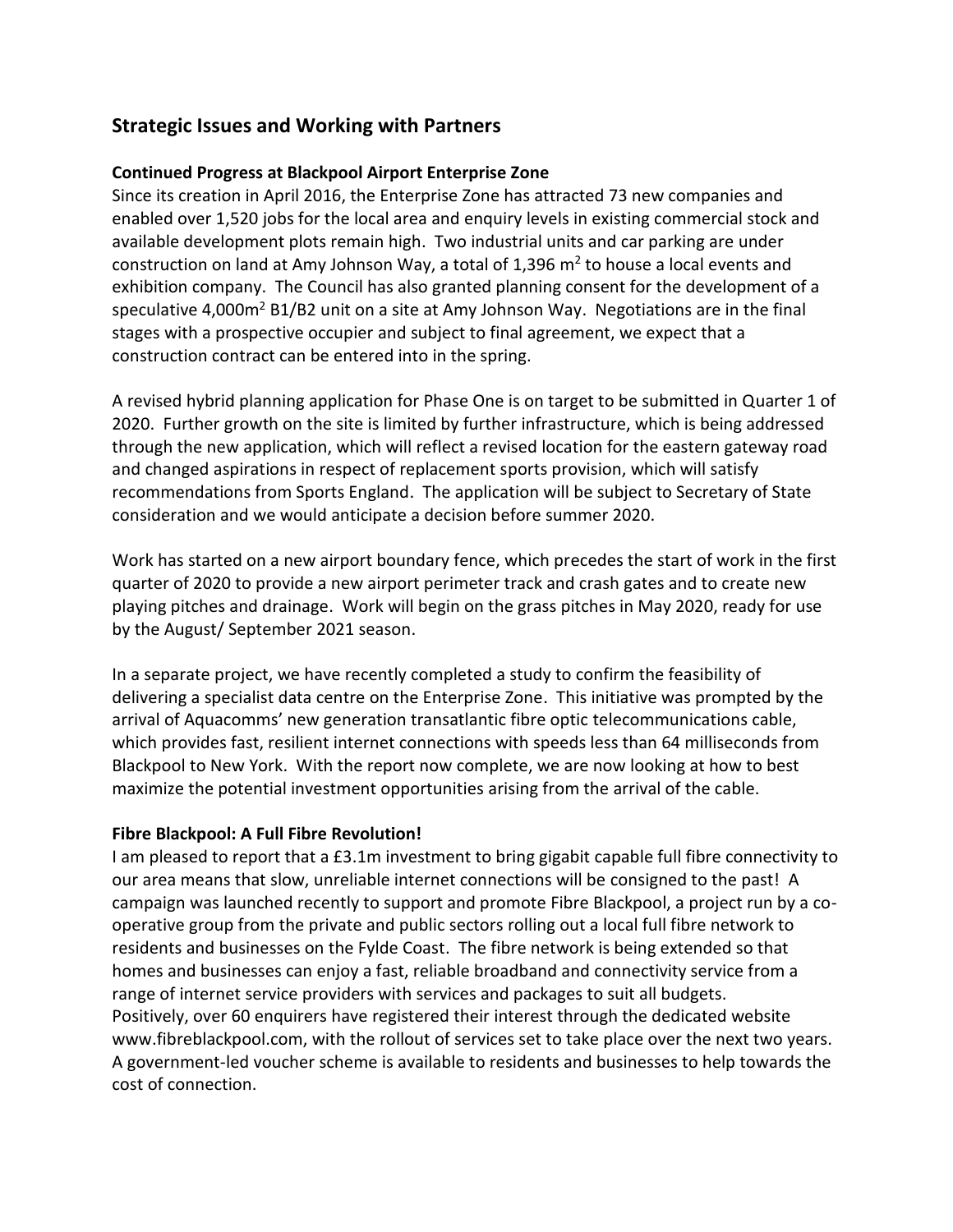#### **Investing in Blackpool Airport**

I would like to dispel some confusion that emerged during the recent election campaign - Blackpool Airport is most definitely not closed. To be sure, over the last 18 months the Council has invested close to £1m in new staff, a new Instrument landing System (ILS), new taxiway lighting and continues to invest in the airport's operational capabilities. The Council has now commissioned architects to carry out a series of studies and design work for the redevelopment of Blackpool Airport, building on the master-planning work undertaken in 2018. They will undertake a short feasibility study to examine options for the provision of new and replacement hangars, to determine the best locations for new parking aprons and to explore the proposed relocation of the airport's operational facilities such as the air traffic control tower, fire station and administration facility. The aim is to facilitate future development and secure further investment for the long-term future of the airport.

#### **Our Museum has a name: Showtown!**

I was delighted to help welcome over three hundred people to Blackpool Tower Circus on 9 January for the launch of Showtown: The Museum of Fun and Entertainment, which will open in the Sands Building in 2021. The event also saw the launch of the new Showtown brand - fun, colourful and versatile, it reflects the new museum perfectly.

Guests enjoyed a fun-packed show hosted by magician Paul Zenon and created by local company Candy House Productions. Six mini performances introduced the six themes of the museum: the seaside, magic and the Golden Mile, circus, dance, the Illuminations and showtime. Trust Chair, Laurence Llewelyn-Bowen, the Operating Board Chair (designate) Spencer Phillips and I led the event, which was also a perfect opportunity to say thank you to the many people and organisations who have supported the museum thus far. I would like to add my congratulations to our marvelous museum team, who also announced their first major foundation grant with the Wolfson Foundation committing £75,000 to the project.

#### **Contracts Exchanged at Blackpool Central**

I am very pleased to inform Members that the Council has now agreed and exchanged on the contractual terms for the Blackpool Central project. Themed on Eric Von Däniken's novel 'Chariots of the Gods', the scheme will include a Flying Theatre, Adventure Land, a Thrill and Gaming Zone, a Virtual Reality Experience, Multi-Media Exhibition and an Alien Diner. It is currently estimated to be bringing £300m of investment and 1,000 jobs into the town and attracting up to 600,000 additional visitors and £75m of spend a year.

The exchange of contracts marks a major milestone, with the developers now able to concentrate on submitting a hybrid planning application towards the end of this year. This will be followed by the delivery of the enabling phase of the project, a 1,300-space multi-story car park, followed by Phase One, which will consist of the main attractions. Phase One is planned to open to the public during 2024/ 2025, with the subsequent two phases being constructed up to 2029.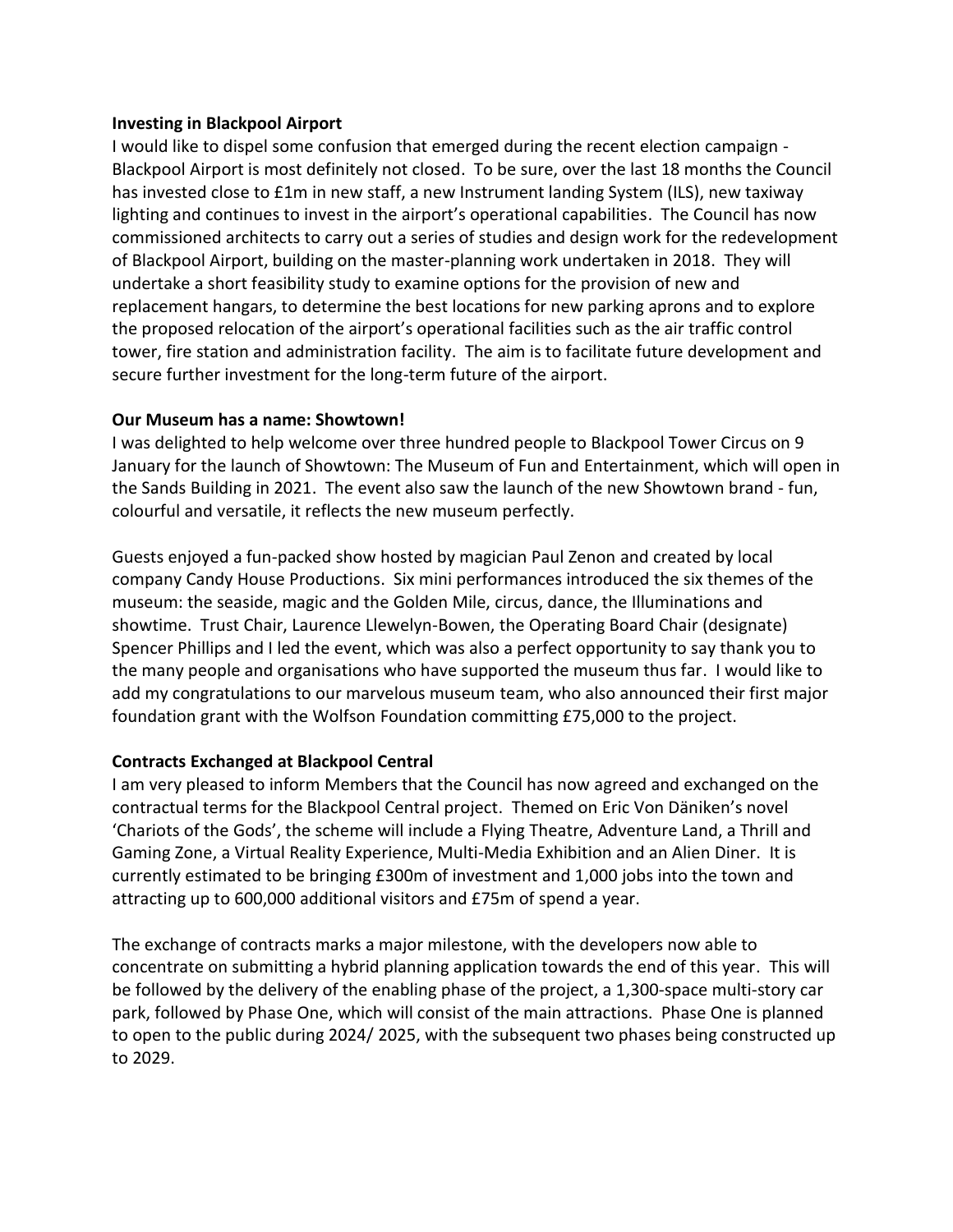The basis of the agreement with the Council will see the sale of the land of the former Central Station site, with the land being drawn down by the Developer on long leases on a phased basis. Proposals for the development also include the area of the site currently occupied by Blackpool Magistrates and County Courts. Constructive discussions are taking place with a view to reaching agreement on a practical and deliverable way forward and the phasing of the development has been planned to ensure that this site does not hold up the delivery of the scheme.

#### **Houndshill Shopping Centre Acquisition and Extension**

After several months of negotiation, due diligence and extensive advice from leading national retail experts, the Council acquired the Houndshill Shopping Centre in November for £47.6m, less than half of the price paid by the previous owner in 2015. The purchase secures the future of the centre, enabling the Council to invest in it and catalyse the regeneration of the town, whilst generating a significant financial return. With the importance of a strong management team being paramount, the Council has quickly put interim management arrangements in place, with CBRE undertaking the asset management and Eddisons continuing to undertake the property management. On the whole retailers suggested that sales were good pre-Christmas, whilst in December Starbucks relocated to larger premises on Victoria Street formerly occupied by Prezzo.

Part of our vision for the future of the town centre includes proposals to build an extension to Houndshill. Plans for this extension were submitted for a Future High Street Fund (FHSF) fasttrack scheme in November 2019. FHSF is a competitive £675 million capital and revenue grant fund, which aims to provide infrastructure investment to help renew and reshape town centres and high streets, supporting enhancements to visitor experience with a view to driving growth and ensuring its future sustainability. It covers investment in physical infrastructure, land assembly, improvements to transport access and flow and adaptation of the high street to changing technology.

The extension would be a three-level mixed use development and includes a nine screen Imax-Style Cinema, two new restaurants and a new Wilko Store to replace the Talbot Road site closing on 31 March. The scheme is expected to cost £19.5m and is subject to the approval of our initial £5m FHSF bid. A decision is expected in the next couple of months, allowing work to commence with the aim of completing the project by the end of 2021. Several contractors have already expressed an interest to bid for the construction work and CBRE are drafting tender documents with a view to these being issued early this year.

Diversifying the Houndshill experience will add to the sustainability of the shopping centre by significantly increasing footfall, boosting the town centre evening offer and subsequent wider economy, while extending the amount of time people spend there. It is an important precursor to further potential investment in our town centre via the FHSF.

As required by government, a shadow Board has been created to assist in shaping and approving the content of a further FHSF bid, including supporting public consultation activity.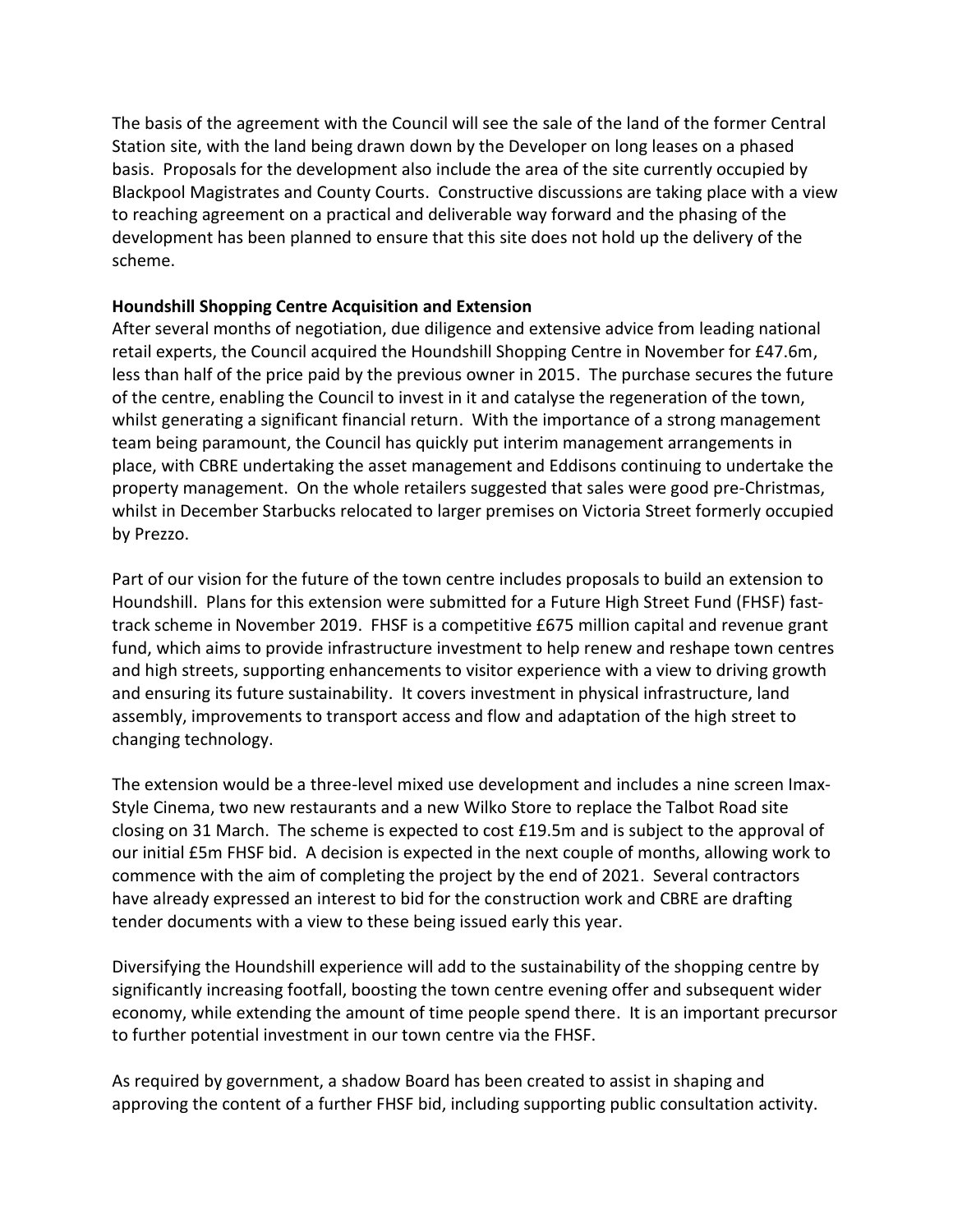This will be based around some interventions proposed in the original Expression of Interest, including building on our successful Quality Corridors programme and acquiring key properties to introduce new building uses amongst others. The Board has an independent expert Chair - Peter Cole, former Chief Investment Officer of Hammerson Plc who worked with us on the bid and has over 30 years' experience in retail and regeneration and comprises public, private and community members. The Board sat for the first time in December and will oversee the final FHSF submission.

### **Toward a Blackpool Town Deal**

Blackpool was recently named as one of the 100 towns set to benefit from up to £25m of capital funding under the Towns Fund. The objective of the Fund is to strike a number of Town Deals designed to drive economic regeneration and deliver long term economic and productivity growth. To benefit from the Towns Fund we need to create a Town Deal Board, drawing on a broad membership, which includes both local MPs. The Board will be responsible for the creation of a Town Investment Plan by Summer 2020, which should be based on evidence and consist of a clear programme of interventions identifying local priorities and opportunities for investment.

In our case, the work of the Pride of Place (PoP) Board and the establishment of the original October 2018 Town Prospectus had been instrumental in putting Blackpool in a very strong position for securing a Town Deal. To move forward within the guidelines, the PoP Board has agreed to incorporate the Town Board as a sub-group, which will act in an advisory capacity. An engagement day covering the FHSF, High Street Heritage Action Zone bid and the Towns Fund will take place on 27 February at the Winter Gardens, linking in to their planned open day.

## **Policy Issues**

## **The Shocking Extent of Benefits Cuts in Blackpool: Hitting the Poorest Hardest**

As Members are aware I frequently talk about the scale of the systematic removal of financial resource from the Council and I make no apology for this. However, the cuts the Council has experienced are only one part of the cruel story of the Conservative austerity. The Council recently welcomed Professor Christina Beatty from Sheffield Hallam University to talk about the impact being felt directly by residents in terms of benefit reductions. The figures are truly staggering. Across the country, £25 billion less per year is now paid to benefits claimants compared with 2010, with most of these claimants in (low paid) work. In Blackpool, we are now £1,220 per year worse off for every single working age adult in the town, the biggest loss in the country and almost twice the average for England. Worse still, the loss felt by some of the most vulnerable claimants will be far higher than this figure.

In total, and compared with 2010, £104 million less is going into the pockets of local people every single year. This, put alongside the £153m million per year less that the Council has to spend on local services, will have had a dramatic impact on our local economy over the last decade. It is therefore no exaggeration to say that the last ten years will have comprised an economic shock without precedent in Blackpool. Many other deprived towns have suffered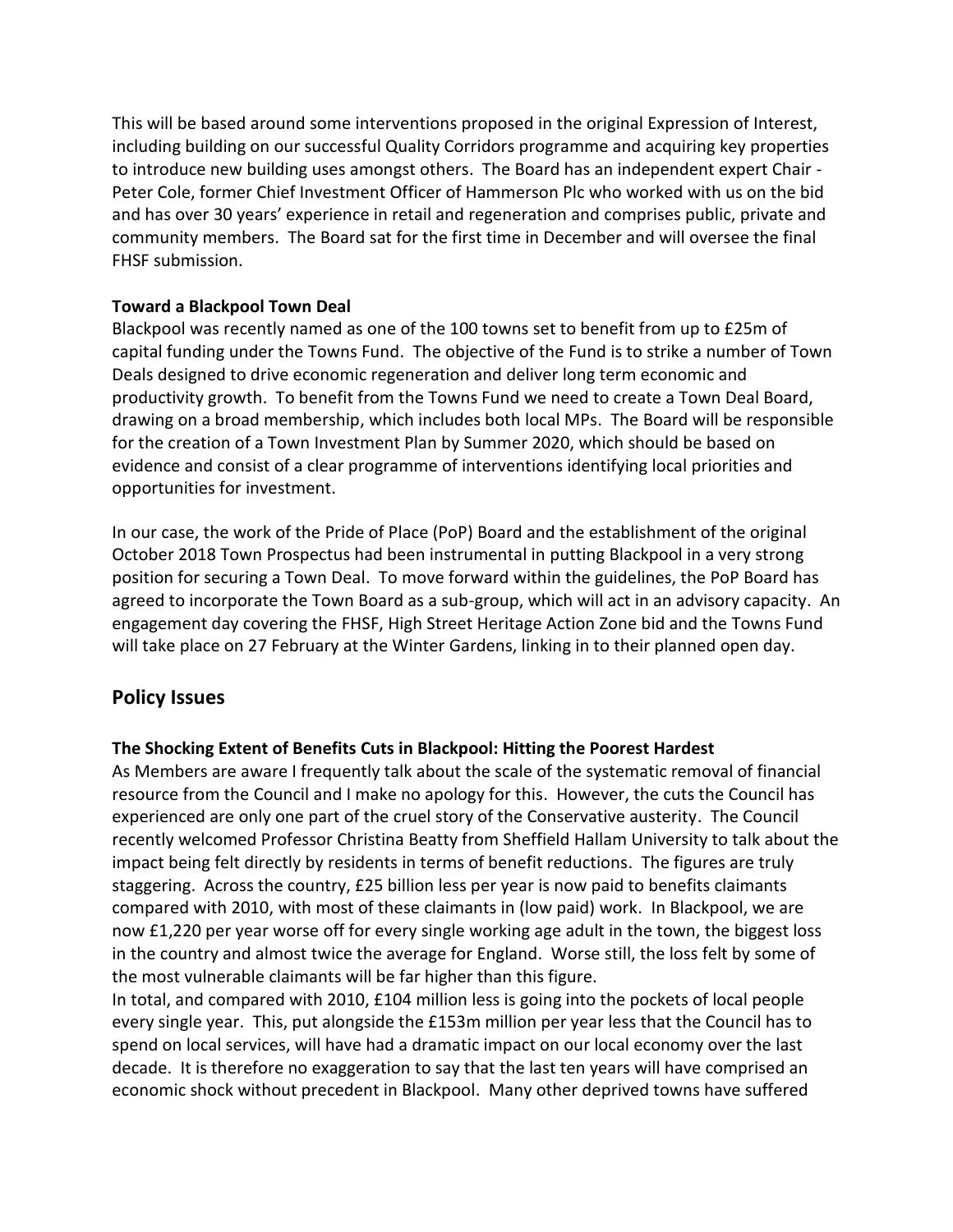similarly and it is little wonder our local economies are struggling. In this context, the government's recent announcements about increasing funding for the North look like little more than spare change.

# **Transforming Services**

## **Learning Disability and Autism Short Breaks Service**

I am pleased to inform Members that NHS England has approved capital funding of £1.6m to support the development of a new six-bed short break and respite facility for adults with a learning disability and/ or autism and complex needs, building on the strength of the services delivered at Coopers Way. Supporting families and carers in their caring role can reduce the likelihood of a crisis, which would require costly intervention by social care services and/ or the NHS and possibly result in a hospital admission or a high cost residential placement. The new service will operate alongside the Coopers Way facility, which is the only one in Blackpool capable of meeting the needs of the local complex Learning Disability population.

The proposed service will offer additional planned respite care through regular and planned breaks for families and carers, helping to maintain stability, structure and routine in the home environment. It will also offer crisis support in the event of an unexpected breakdown in caring arrangements, help prevent a placement in an inappropriate and costly out-of-area secure/ long stay hospital or other setting away from the local community and offer step-down support to help avoid delays in transfers of care from acute hospital settings.

The proposed development will be located on the site of the former Colton House, 2-4 Ambleside Road, which is surplus to the Council's requirements, has good transport links and is within reach of local shops and amenities. The site is valued at £150,000 and it is proposed that the Council contributes the land to facilitate the development.

#### **Better Support for those with Autism**

The availability of dedicated services for people with a primary diagnosis of Autistic Spectrum Disorder (ASD) is recognised as both a national and local gap. The historical approach in Blackpool's adult social care services has been to offer people with a dual diagnosis (for example a learning disability (LD) or mental health problems) a service from the relevant dedicated team, or from a generic team. This could be described as a "best fit" approach, rather than a "right fit" approach.

In 2019 we used a small amount of extra funding available in the Adult Social Care Grant to develop a small dedicated service which could specialise in working with people whose primary difficulties arose in relation to their ASD. We successfully recruited a Qualified Social Worker and two community support workers. As part of their development they would link with the NHS staff also working in this area, effectively providing a post diagnostic offer for people with this diagnosis and, where appropriate and necessary, their family/ carers. The approach has